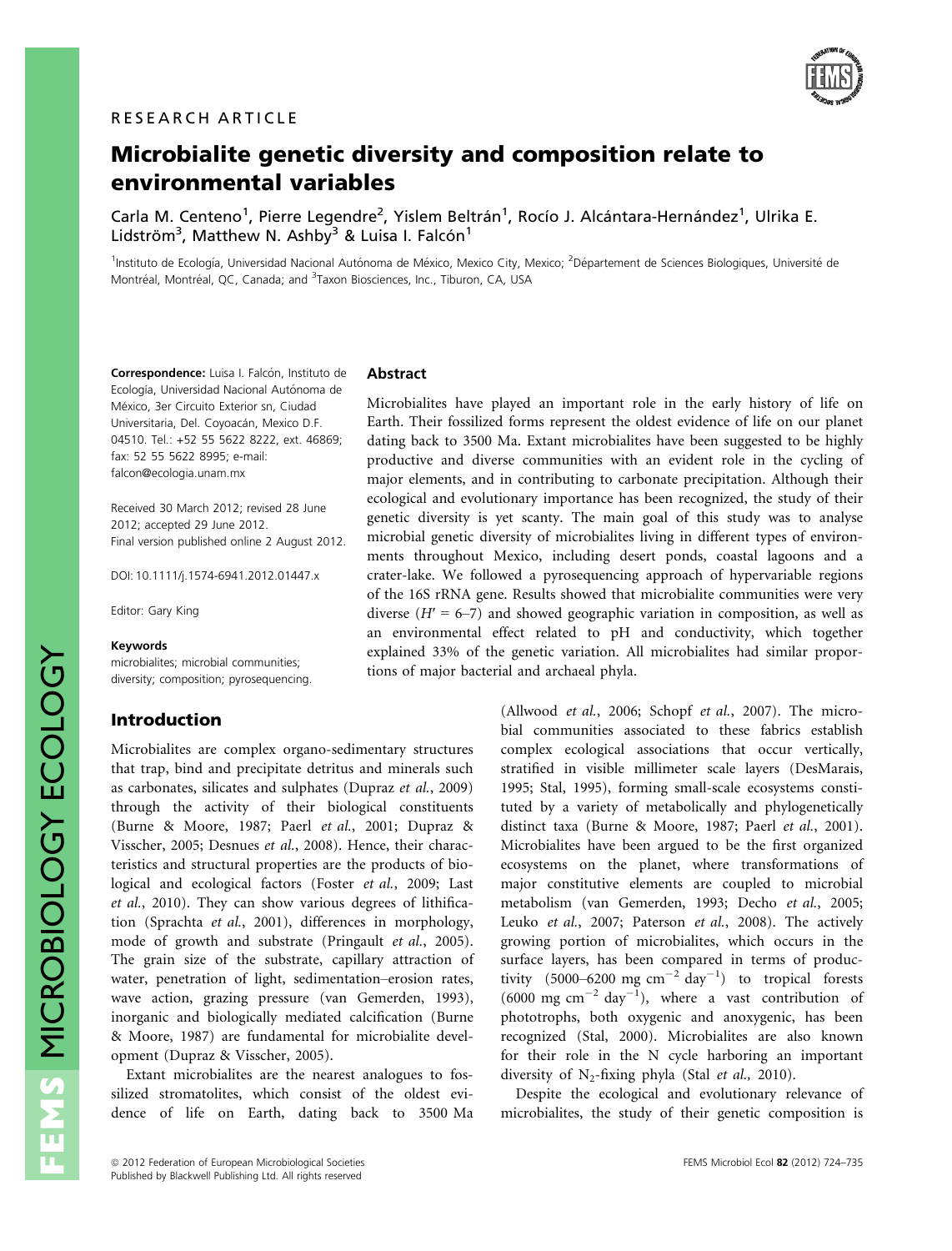relatively recent (Burns et al., 2004; Papineau et al., 2005; Mobberley et al., 2012). Historically, Cyanobacteria have been the most studied phylum, and their relevance as phototrophs and diazotrophs in the formation of the microbial tapestry and morphogenesis of microbialites has been recognized (Reid et al., 2000; Neilan et al., 2002; Dupraz & Visscher, 2005; Pringault et al., 2005; Kromkamp et al., 2007; Foster et al., 2009; Gischler et al., 2011). However, the identification of other bacterial and archaeal taxa associated to microbialites has remained limited (Breitbart et al., 2009; Burns et al., 2009; Bolhuis & Stal, 2011; Mobberley et al., 2012). Although robust diversity estimations have been done using different molecular ecology techniques, to date no single study had been conducted in which both geographic and environmental gradients were included to identify potential abiotic variables that contribute to microbialite community composition. Microbialites are known to occur in several environments throughout Mexico (Gischler et al., 2008, 2011; Breitbart et al., 2009; Kazmierczak et al., 2011; Beltrán et al., 2012), a mega diverse country, in which species turnover increases due to strong environmental gradients. The aim of this study was to analyse whether microbial community composition, described using a pyrosequencing approach of hypervariable regions of the 16S rRNA gene, had a structuring effect related to environmental variables along a latitudinal gradient.

## Materials and methods

## Site description and sampling

Microbialites were collected in the summer of 2009 from 10 localities distributed throughout Mexico (Fig. 1, Table 1).

#### Northern Mexico

The Cuatro Cienegas Basin (CCB) consists of the largest oasis in the Chihuahuan Desert, where microbialites are conspicuous features in some of the more than 200 ponds, lakes and streams. The region is characterized by steeply folded Cretaceous sediments (Johannesson et al., 2004), where 'Sierra de San Marcos' is a faulted anticline composed of cretaceous shallow water limestone, dolomite and gypsum (Garcia-Pichel et al., 2004). Sampling sites included the Pozas Azules Ponds (PI and PII) that are found along the 'Sierra de San Marcos', where the vertical canyon slopes are rimmed by Quaternary karstified alluvial fans, giving way to a flat desert floor (Winsborough et al.,

1994) where we sampled the Rio Mesquites (RM) permanent stream.

#### Central Mexico

This region is characterized by the Trans Mexican Volcanic Belt, including several crater-lakes. Alchichica is the largest of these limnetic bodies and is a maarsalkaline and athalasohaline system with particular features including relatively high electric conductivity, subsaline water, as well as high contents of magnesium and calcium carbonates (Couradeau et al., 2011). Caballero et al. (2003) mentioned that the main factors responsible for the chemistry of this lake are influx of water rich in sodium from volcanic materials, and bicarbonates from Cretaceous limestone. Previous work by Tavera & Komárek (1996) described columnar and spongy microbialites in Alchichica, following a microscopy-based identification strategy. Recent studies by Kazmierczak et al. (2011) identified that both microbialite morphologies comprised two generations and had differences in mineral composition, the spongy-types being composed mainly of hydromagnesite with an admixture of huntite and calcite, and dating to approximately 2800 years B.P., and the columnar-types being composed of aragonite and an admixture of Mg-calcite, dating to approximately 1100 years B.P. The different morphologies of Alchichica's microbialites are attributed to different environmental conditions, where the spongy forms would relate to a dry period and the columnar forms to a wet climate associated to large inflow of ground water. In this study we included both microbialite morphotypes (columnar AC, and spongy AS).

#### Southern Mexico-Yucatan Peninsula

The Yucatan Peninsula is a carbonate platform that began to emerge above sea level during the Oligocene and Miocene (Ferrusquia-Villafranca, 1993). The entire peninsula consists of karstic landscapes (Gischler et al., 2008, 2011). In this study we sampled two coastal lagoons: Muyil, inside the Sian Ka'an Biosphere Reserve, where we included microbialites (SS) and a microbial mat (SM); Laguna Bacalar, near the Mexico–Belize border, is the freshwater site with the largest occurrence of extant microbialites (Gischler et al., 2008, 2011). Sampling included the Pirate Channel (BP), Los Rapidos (BR) and a soft, low degree of induration formation (BM). Bacalar microbialites have been radiometrically dated between 6790 and 9190 years B.P., corresponding to early Holocene (Gischler et al., 2008), making them the oldest known extant microbialites.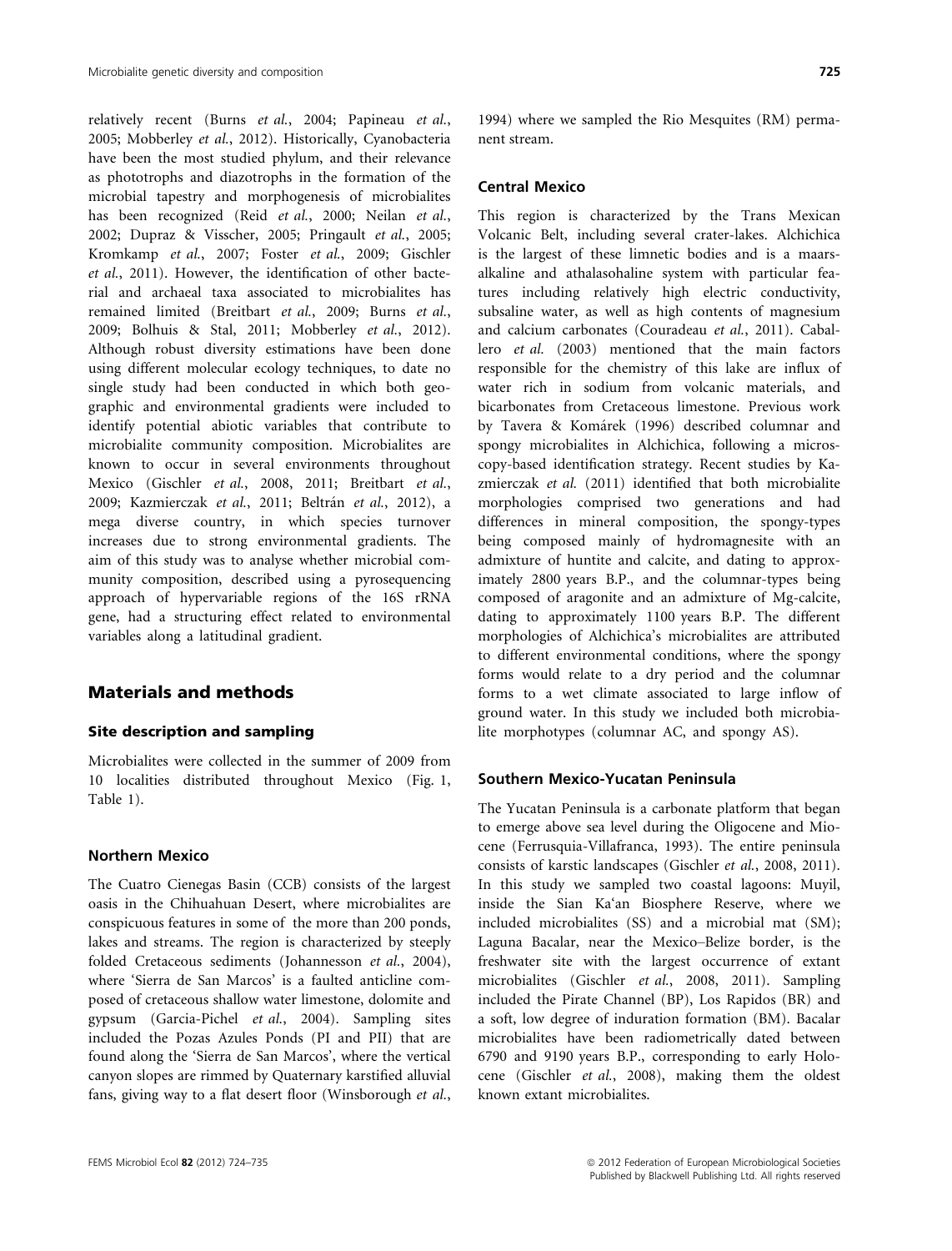

Fig. 1. Geographic location of the sampling sites. North Mexico, CCB: PI (Pozas Azules I), PII (Pozas Azules II) and RM (Rio Mesquites); Central Mexico, Alchichica crater-lake: (AC) columnar and (AS) spongy morphologies. Southern Mexico, Yucatan Peninsula, Sian Ka′an lagoon microbialite (SS) and microbial mat (SM); Bacalar lagoon, Pirate Channel (BP), soft microbialite (BM) and Los Rapidos (BR).

Samples from the surface layers (first 2 cm) of six microbialites  $($   $\sim$  10 g) were collected at each locality, placed into sterile and sealed containers, and frozen  $(-20 \degree C)$ until analysis. The total distribution of each microbialite reef formation was recorded with a GPS and the six sampling points were located along the distribution rage. Water samples (600 mL per site) were collected in sterile containers adjacent to microbialites and used as community composition controls.

## Physical and biochemical analysis

Environmental variables (temperature, conductivity and pH) were determined in situ at each sampling point with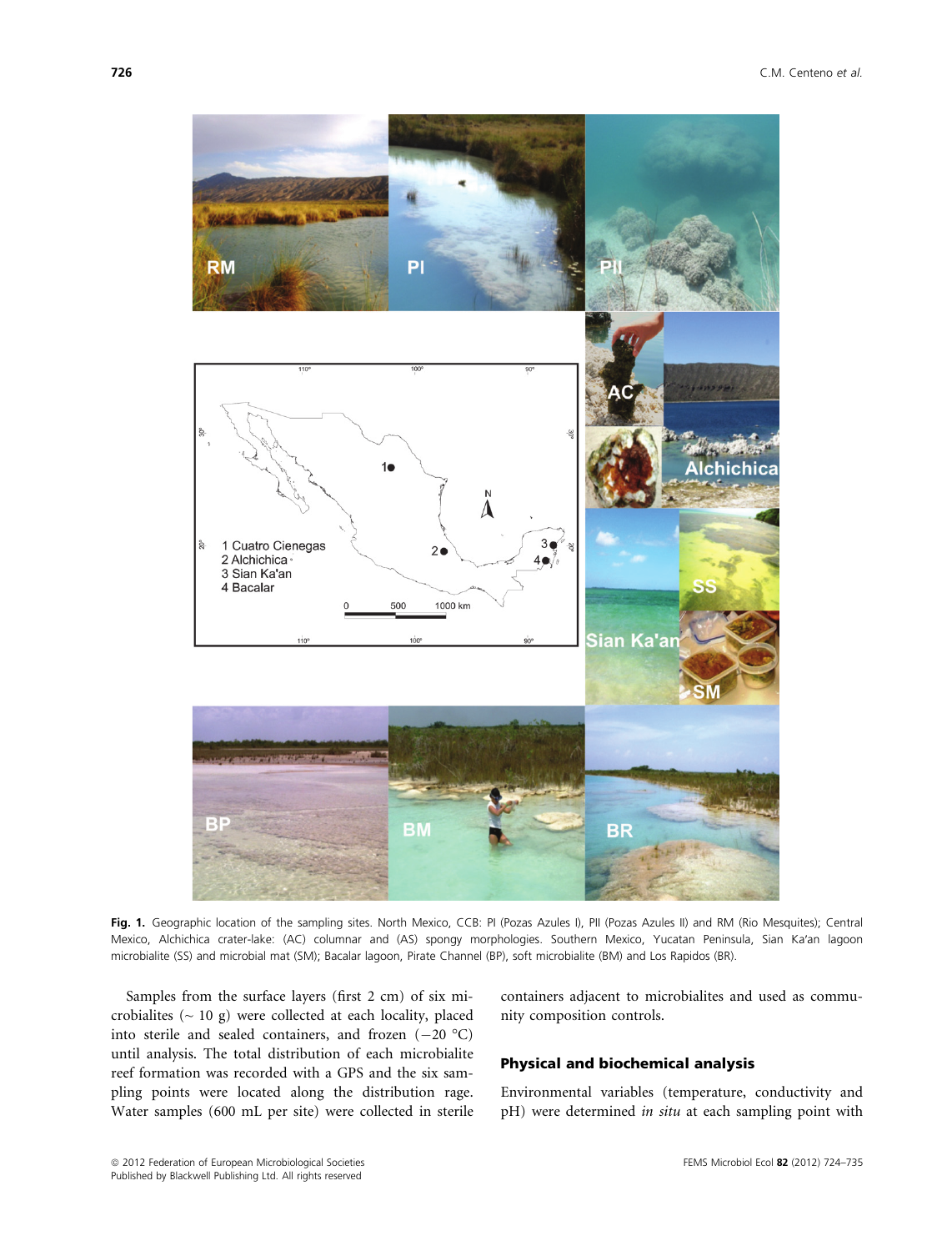Table 1. Location and description of study sites

| Locality             | Site                        | Key       | Geographic location       | T (°C) | pH   | Conductivity (mS $cm^{-1}$ ) | Microbialite morphology                                |
|----------------------|-----------------------------|-----------|---------------------------|--------|------|------------------------------|--------------------------------------------------------|
| Yucatan<br>Peninsula | Sian Ka'an<br>microbialite  | SS        | 20°02.59'N, 87°36.460'W   | 29.9   | 7.70 | 1.1                          | Continuous crust                                       |
|                      | Sian Ka'an<br>microbial mat | <b>SM</b> | 20°04.40'N, 87°36.360'W   | 30.3   | 8.13 | 1.4                          | Microbial mat                                          |
|                      | Bacalar Medio               | ΒM        | 18°37.698'N, 88°29.543'W  | 32.0   | 7.80 | 2.2                          | Domes, low degree<br>of lithification                  |
|                      | Bacalar Pirate<br>Channel   | <b>BP</b> | 18°38.128'N, 88°23.087'W  | 31.8   | 7.90 | 2.4                          | Continuous crust                                       |
|                      | Bacalar Rapidos             | BR        | 18°35.347'N, 88°26.098'W  | 31.5   | 7.60 | 2.2                          | Coalesced giant domes,<br>high degree of lithification |
| <b>CCB</b>           | Rio Mesquites               | RM        | 26°55.058'N, 102°06.148'W | 29.5   | 7.60 | 2.9                          | Domes, high degree<br>of lithification                 |
|                      | Pozas Azules I              | PI        | 26°49.654'N, 102°01.460'W | 28.8   | 7.40 | 2.7                          | Domes, low degree<br>lithification                     |
|                      | Pozas Azules II             | PII       | 26°49.607'N, 102°01.390'W | 29.8   | 7.40 | 2.8                          | Domes, low degree<br>lithification                     |
| Central<br>Mexico    | Alchichica Columnar         | AC        | 19°24.361'N, 97°24.170'W  | 18.5   | 9.40 | 13.0                         | Domes, irregular shape,<br>high degree lithification   |
|                      | Alchichica Spongy           | AS        | 19°24.998'N, 97°24.682'W  | 17.9   | 9.70 | 13.0                         | Columnar shape, high<br>degree lithification           |

Sian Ka′an microbialite (SS) and mat (SM); BM, Bacalar lagoon; BM, soft microbialite; BP, Pirate Channel; BR, Los Rapidos; RM, CCB: Rio Mesquites; PI, Pozas Azules I; PII, Pozas Azules II (PII); Alchichica crater-lake: columnar (AC) and spongy (AS).

a Hydrolab Multisensor YSI (600 QS; OH) (Table 1). Total dissolved phosphates  $(PO_4^{3-})$ , nitrites  $(NO_2^-)$ , nitrates  $(\text{NO}_3^-)$ , and ammonium  $(\text{NH}_4^+)$  were quantified colorimetrically for the water column samples with a Bran Luebbe 3 autoanalyser (Norderstedt, Germany). Microbial carbon, nitrogen and phosphorous (Cmic, Nmic, Pmic), were measured for all microbialite samples by the fumigation-extraction protocols of Vance et al. (1987) and Joergensen & Mueller (1996). Cmic, Nmic and Pmic were expressed based on dry weight of samples, using at least three replicates per site (Table 2).

## DNA extraction

#### **Microbialites**

Total community DNA from each sampling point (six sampling points, 10 locations  $= 60$  samples) was extracted following Zhou et al. (1996) with modifications. To obtain a homogenized mixture, approximately 5 g of each microbialite was macerated using liquid nitrogen and extraction buffer (100 mM Tris-HCl, 20 mM NaCl, 100 mM EDTA, pH 8) with cetyltrimethylammonium bromide (CTAB 6%). A freeze-thaw cycle with continuous

Table 2. Biogeochemical variables from each locality

| Key*      | Cmic ( $\mu$ g g <sup>-1</sup> ) | Nmic ( $\mu$ g g <sup>-1</sup> ) | Pmic ( $\mu$ g g <sup>-1</sup> ) | $NH_4^+$ (mg $L^{-1}$ ) | $NO_3^-$ (mg $L^{-1}$ ) |
|-----------|----------------------------------|----------------------------------|----------------------------------|-------------------------|-------------------------|
| <b>SS</b> | 193.78                           | 59.62                            | 1.02                             | 0.242                   | 0.026                   |
| <b>SM</b> | 632.41                           | 62.81                            | 1.19                             | 0.352                   | bdv                     |
| BM        | 156.56                           | 68.50                            | 0.29                             | 0.144                   | 0.16                    |
| <b>BP</b> | 411.65                           | 21.83                            | 0.41                             | 0.122                   | 0.274                   |
| <b>BR</b> | 490.74                           | 103.46                           | 5.26                             | 0.062                   | 0.028                   |
| <b>RM</b> | 209.45                           | <b>ND</b>                        | 1.86                             | 0.132                   | 0.434                   |
| P         | 381.94                           | 30.70                            | 1.22                             | 0.029                   | 0.425                   |
| PII       | 539.68                           | 76.96                            | 1.35                             | bdv                     | 0.353                   |
| AC        | 704.02                           | 87.95                            | 0.83                             | 0.028                   | bdv                     |
| AS        | 1008.79                          | 148.17                           | 15.73                            | 0.018                   | bdv                     |
|           |                                  |                                  |                                  |                         |                         |

Phosphates and nitrites in water column were below detection values (bdv) for all sites.

ND, not determined; mic, microbial.

\*See Table 1 footnotes for key abbreviations.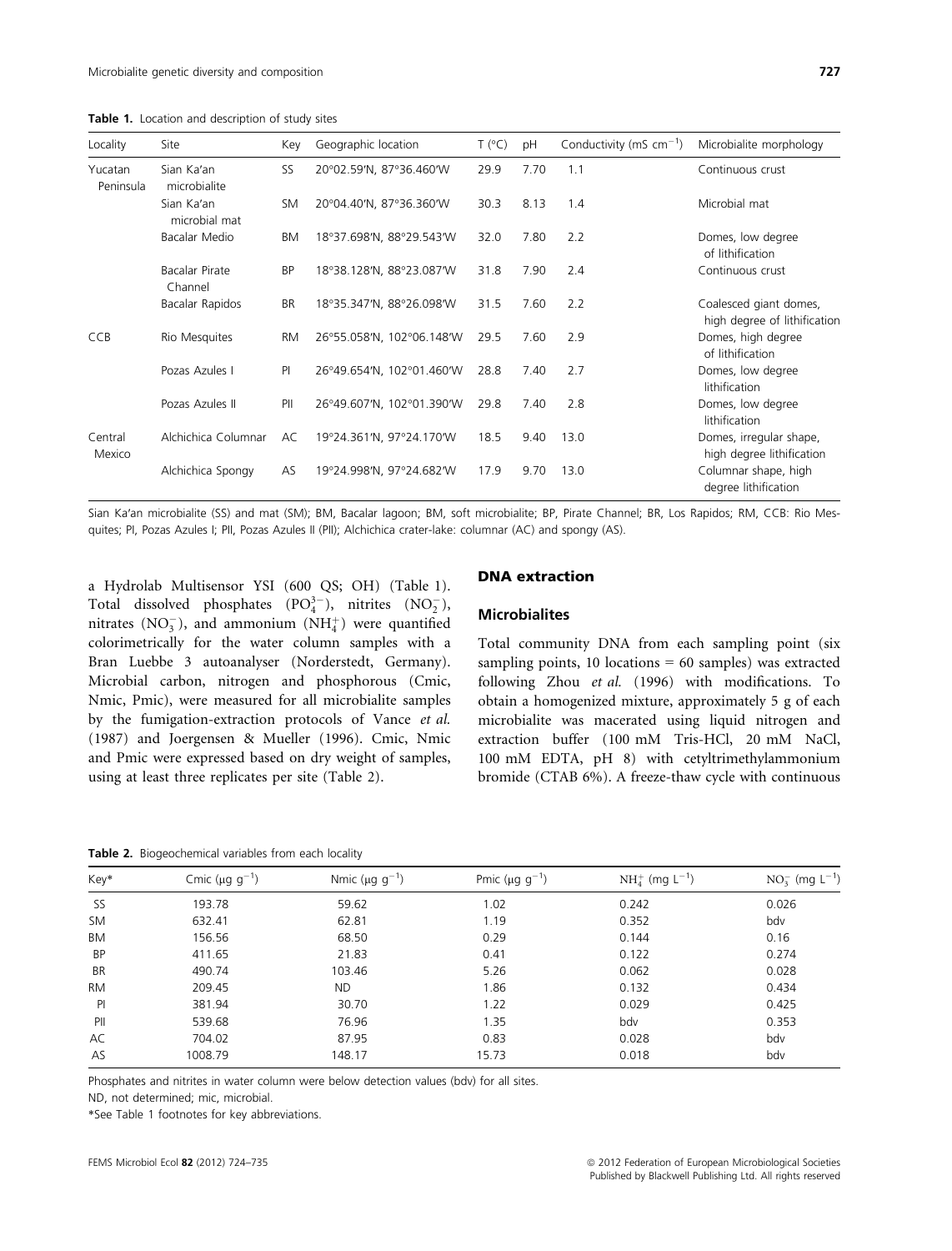maceration of samples was repeated three times. Samples were incubated for 30 min at 37 °C with lysozyme (30 mg mL<sup>-1</sup>) (Sigma Aldrich, Carlsbad, CA). A volume of 10% sodium dodecyl sulphate (SDS) and proteinase K  $(10 \text{ mg } \text{mL}^{-1}$ ; Sigma Aldrich) was added and samples were incubated overnight at 55 °C. Samples were extracted twice with phenol : chloroform : isoamyl alcohol (25 : 24 : 1) and once with chloroform : isoamyl alcohol (24 : 1), recovering the overlayer after each centrifugation (2 800 g for 15 min). DNA was precipitated by the addition of 2 volumes of chilled absolute ethanol, 1/10 volume of 3 M sodium acetate and 2 µL of GlycoBlue (Ambion Inc., Austin, TX) and refrigerated at  $-20$  °C overnight. The precipitate DNA was recovered by centrifugation (11 000  $g$  for 15 min) and the pellet was washed with 70% ethanol and resuspended in molecular grade water (Sigma Aldrich). The DNA pellet was further purified of inhibitors with the DNeasy Blood & Tissue kit (Qiagen, Valencia, CA) according to manufacturer's instructions. After this second cleanup, samples were precipitated with chilled absolute ethanol and 3 M sodium acetate. DNA pellets were resuspended in 30 µL molecular grade water (Sigma Aldrich).

## Water column

Samples from each locality were thawed and filtered through Durapore membranes  $(0.22 \mu m)$  (Millipore, Billerica, MA). DNA was extracted with extraction buffer (100 mM Tris-HCl, 20 mM NaCl, 100 mM EDTA, pH 8), 1% volume of 10% SDS and proteinase K (10 mg mL $^{-1}$ ). Next, samples were incubated at 55 °C for 30 min and further subjected to two freeze–thaw cycles ( $-20$  and 50  $\degree$ C, respectively). Nucleic acids were extracted twice with phenol followed by a chloroform extraction as described above. DNA was precipitated overnight at  $-20$  °C with 2 volumes of 100% ethanol, 3 M sodium acetate and 2 µL of GlycoBlue. DNA was recovered by centrifugation (11 000  $g$  for 15 min) and the pellet was washed with 70% ethanol, dried and resuspended in 30 µL of molecular grade water (Sigma Aldrich).

## Prokaryotic 16S rRNA gene amplification and sequencing

Since the aim of this study was to compare microbialite community composition from different geographic localities, where distinct environmental gradients occur, total community DNA extracted from each sampling point was pooled at the same concentrations into one compound sample per locality, to represent genetic variation.  $A \sim 600$ -bp fragment including the V5 and V6 hypervariable regions of the 16S rRNA gene was PCR-amplified

with five replicates per locality and the combined amplified product was agarose gel-purified (QIAquick; Qiagen). Amplification was done with universal primers for Bacteria and Archaea TX9 (5′-GGATTAGAWACCCBGG-TAGTC-3′) and 1391R (5′-GACGGGCRGTGWGTRCA-3′) (Ashby et al., 2007). Thermal cycling conditions included an initial denaturation step at 94 °C for 1 min, followed by 20–30 cycles (depending on the sample, see below) of denaturation at 94 °C for 30 s, primer annealing at 55 °C for 30 s, strand extension at 68 °C for 30 s and a final extension step at 68 °C for 2 min. To avoid saturation of amplicons, the optimal number of cycles per PCR reaction was identified when a band of 20 ng mL $^{-1}$  was detected with gel electrophoresis. The PCR reaction for each locality consisted of a final volume of 50  $\mu$ L and contained 2  $\mu$ L of pooled DNA, 5  $\mu$ L of  $10\times$  High Fidelity PCR Buffer, 2 mM MgSO<sub>4</sub>, 0.4  $\mu$ M each primer, 0.2 mM of each deoxynucleotide triphosphate, 1.5 U High Fidelity Platinum Taq DNA Polymerase (Invitrogen, Carlsbad, CA), 0.5 mg  $mL^{-1}$  of bovine serine albumin and 0.25% dimethyl sulphoxide.

In preparation for pyrosequencing on a Genome Sequencer FLX Titanium 454 Life Sciences System (Roche 454 Life Sciences, Branford, CT), a second round of PCR was performed using fusion primers that incorporated a variable length sample-specific nucleotide sequence for each locality ('barcodes'), and the 454 pyrosequencing adaptor A onto the 5′ end of the TX9 primer, and adaptor B onto the 5′ end of the 1391R primer. The barcodes enabled multiplexing several samples into a single 454 sequencing run, after PAGE purifying and quantitating the amplicons. The multiplexed amplicon library was sequenced using the standard 454 Life Sciences Lib-L emulsion PCR protocol and Titanium chemistry (Margulies et al., 2005). Raw sequence reads were quality-filtered using the default 454 parameters as well as post instrument filters, which required all bases be Q20 or higher and the average of all bases in any read to be Q25 or greater. Sequences were trimmed to remove the TX9 primer from the 5′ end and at a conserved site distal to V6 on the 3' (ca. position 1067, Escherichia coli numbering), resulting in an approximately 250-bp read covering the V5 and V6 regions. Raw data were first analysed with the standard Roche 454-signal processing with the GS FLX system software. Sequences that passed quality-filtering were then used to generate the dataset. Finally, to avoid diversity overestimation of the rare biosphere and chimeric sequences originated from pyrosequencing noise, only sequences occurring at least five times in the database were included in subsequent analysis. Pyrosequences were deposited in the Sequence Read Archive (SRA), NCBI, under BioProject SRA040061.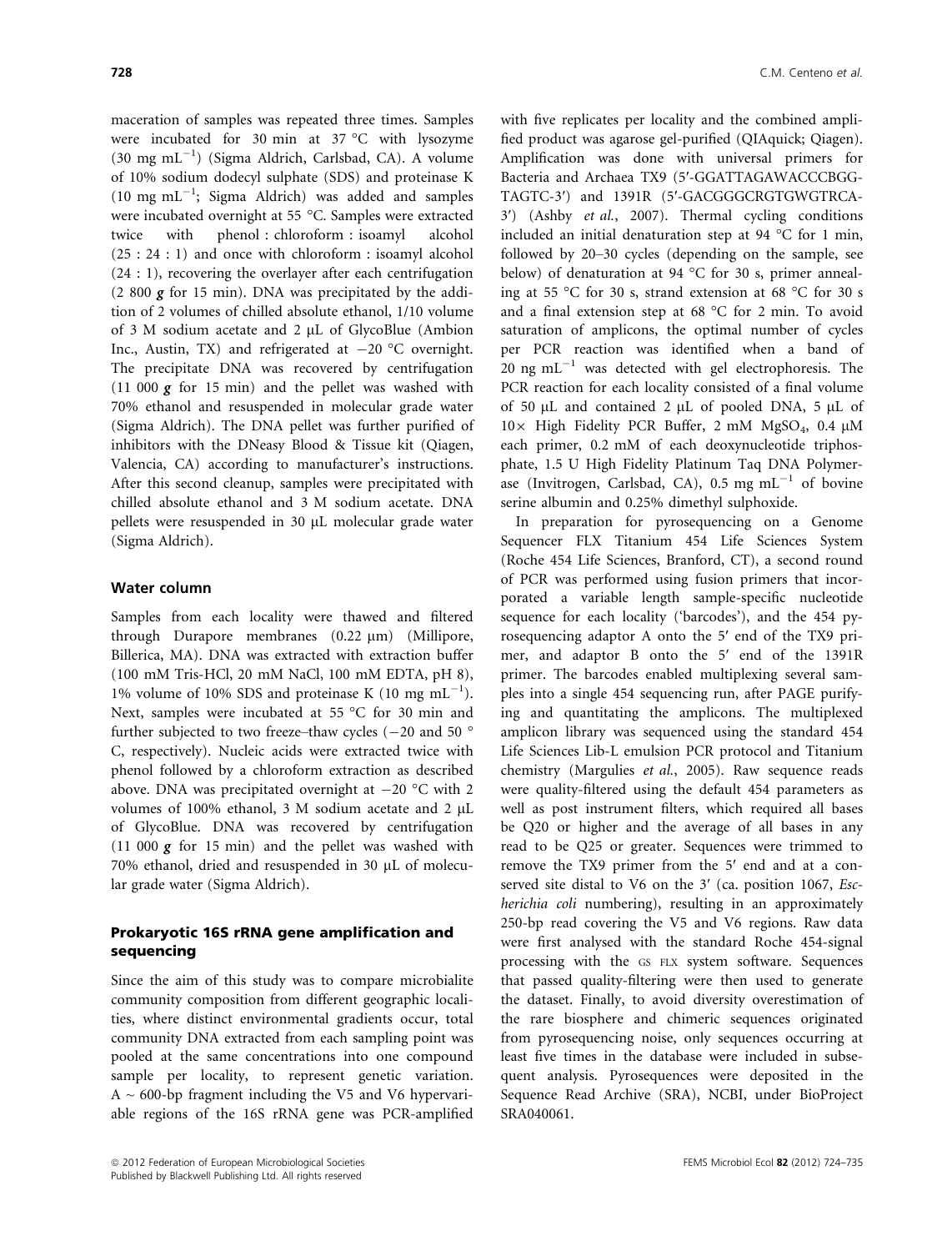## Diversity estimations

Diversity, richness and coverage estimations were calculated using MOTHUR v.1.14.0 software (Schloss et al., 2009). Sequences were aligned using the Greengenes core set (May 2009). dnadist function was used to create distance matrices and operational taxonomic units (OTUs) clustered by pair-wise identity at 97% similarity using the furthest neighbour algorithm. To assess microbial genetic diversity of each locality, rarefaction curves and Goods C coverage were calculated, where:  $C = 1 - (n/N)$ ,  $n =$ number of OTUs that have been sampled once, and  $N =$  total number of OTUs in sample. Further, two nonparametric richness estimators (ACE and Chao.1) plus the Shannon diversity index  $(H')$  (a measure of  $\alpha$ -diversity that incorporates relative abundances) based on sequence frequencies, were obtained.

The phylum composition of the microbialite communities, based on the 16S rRNA gene sequences from each sampling locality, was determined with the Naïve Bayesian rRNA Classifier from the Ribosomal Database Project (RDP-II), with a confidence value of at least 80% (Wang et al., 2007).

## Statistical analysis

Prior to clustering and ordination, the response frequency data (10 sites, 10 899 reads) were transformed using the Hellinger transformation (Legendre & Gallagher, 2001), since Euclidean distance-based analysis is not suitable for presence–absence genetic datasets. After transformation, the genetic sequence data were well explained by a linear redundancy analysis (RDA) model of the environmental variables (adjusted  $R^2 = 0.479$ , permutational P-value = 0.014), that was not the case before transformation (adjusted  $R^2 = 0.117$ , permutational P-value = 0.526). The Hellinger-transformed data were used to compute a Hellinger distance matrix (Legendre & Legendre, 2012), which was subjected to Ward hierarchical clustering and principal coordinate analysis (PCoA). Although nowadays the use of FastUnifrac (Hamady et al., 2010) is common for microbial community studies, our dataset was not suitable for analysis with this platform, since significance values could not be calculated for the vast number of locations here reported.

Environmental variables were correlated to the PCoA ordination axes and plotted on the principal coordinate diagram to form a biplot, as described in Legendre & Legendre (2012). Because these variables are intercorrelated, stepwise selection in RDA was used to identify the variables that best explained the genetic variation among sites.

The cluster analysis was obtained using the hclust() function of the STATS package in <sup>R</sup> (http://www.r-project.

org/). Principal coordinate ordination was computed using the pcoa() function of the APE package (Paradis et al., 2010). Stepwise selection of the environmental variables was computed using the ordistep() function of the VEGAN package (Oksanen et al., 2011).

## Results and discussion

#### Genetic diversity

Raw data consisted of 271 651 pyrosequence reads (average length 250 bp), of which 192 276 unique sequences were recovered after quality-filtering, where 10 899 sequences were seen at least five times of more. Site-specific diversity at a 97% cut-off (Fierer & Lennon, 2011) indicated that the microbial communities from coastal lagoons in the Yucatan Peninsula (BM, BP, BR, SM, SS) had the highest genetic diversity, followed by sites in the desert oasis of the CCB (PI, PII, RM); microbialites from Alchichica craterlake (AC, AS) had the lowest diversity (Table 3). The coverage at this cut-off level was on average 65%, with high values of richness ( $ACE_X = 4499$ ,  $Chao.1_X = 3491$ ) and diversity ( $H'_X$  = 6.85), indicating that we had successfully represented the microbial communities, making these some of the most diverse communities known. Work by Bolhuis & Stal (2011) employed massive parallel 16S rRNA gene sequencing to analyse coastal bacterial and archaeal microbial mats along a tidal gradient, finding highly diverse communities ( $H'_X = 5.9$ ). More recently, Mobberley *et al.* (2012) used pyrosequencing to analyse microbial communities of four thrombolytic types from Highborne Cay, Bahamas, revealing that each thrombolite was a distinctive community with high diversity values ( $H'_X = 5.35$ ).

Previous work by Hamp et al. (2009) suggested that pyrosequencing reads should only be included when seen

Table 3. Estimated genetic richness (ACE and Chao.1 indexes), diversity (Shannon =  $H'$ ) and coverage for all study sites

| Site*     | No. sequence | <b>OTUs</b> | ACE  | Chao.1 | H'   | Coverage (%) |
|-----------|--------------|-------------|------|--------|------|--------------|
| SS        | 3686         | 1977        | 4749 | 4314   | 7.15 | 64.41        |
| <b>SM</b> | 2628         | 1501        | 5449 | 3648   | 6.90 | 59.93        |
| ВM        | 3108         | 1804        | 4373 | 4110   | 7.18 | 60.71        |
| BP        | 3001         | 1527        | 3451 | 3156   | 6.88 | 67.48        |
| <b>BR</b> | 3762         | 2054        | 7322 | 4729   | 7.19 | 62.84        |
| <b>RM</b> | 2567         | 1517        | 5427 | 3681   | 7.00 | 59.06        |
| PI        | 3227         | 1624        | 3700 | 3419   | 6.83 | 67.40        |
| PII       | 3351         | 1688        | 3838 | 3561   | 6.96 | 67.62        |
| AC        | 2169         | 1060        | 3510 | 2271   | 6.32 | 67.50        |
| AS        | 2040         | 922         | 3172 | 2026   | 6.10 | 70.29        |
|           |              |             |      |        |      |              |

We report sequences seen in the total dataset  $5\times$  or more. OTU, operational taxonomic unit at a 97% cut-off.

\*See Table 1 footnotes for site abbreviations.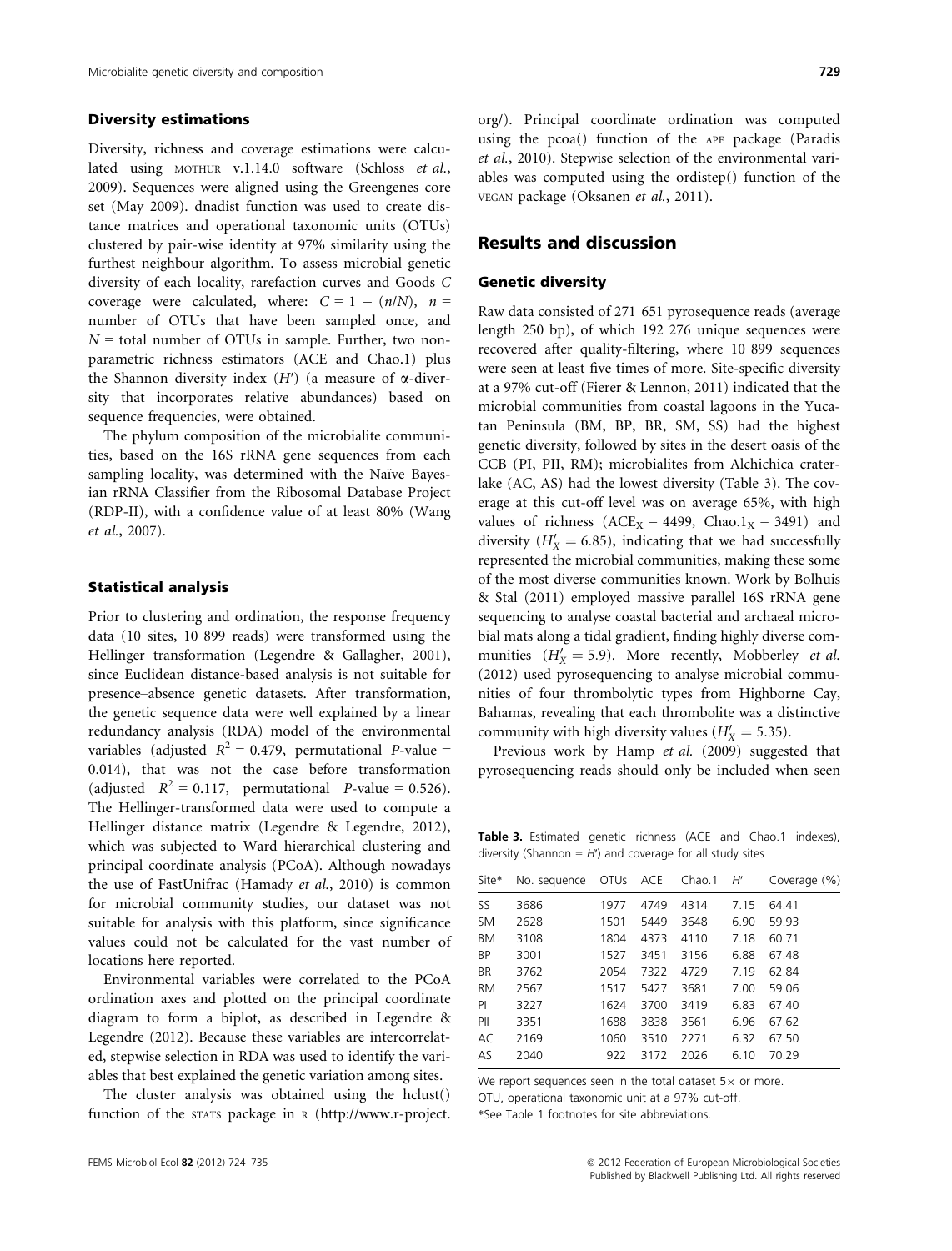$10\times$  or more in the complete database, after carefully comparing annotated E. coli genomes manually curated, sequenced both by Sanger and 454 technologies. They concluded that pyrosequencing generates noise that is avoided with the  $10\times$  cut-off for unique sequences. In this study, we analysed the dataset for  $5\times$  and  $10\times$  cutoffs (Supporting Information, Table S1) and decided to work with the first, as richness estimators ACE and Chao.1, and coverage increased as compared with the  $10\times$  dataset. The Shannon diversity index did not vary significantly, suggesting that new, non-abundant OTUs were recovered in the  $5\times$  dataset that were not seen at greater cut-offs. As the percentage of unidentified OTUs did not increase between the  $5\times$  and  $10\times$  cut-offs, we are confident that the richness and diversity estimations at  $5\times$  for environmental and highly diverse communities are valid. Nevertheless, due to the characteristics of the pyrosequencing technique, we do not recommend working with datasets that have not been carefully curated, in order to avoid overestimations of the rare biosphere due to pyrosequencing noise.

Dendrogram and ordination analysis of the microbial composition (Fig. 2a and b) showed greater genetic similarity within sites in the same geographic region. The microbialites from desert ponds and a permanent stream in the CCB shared more phylotypes with those from coastal lagoons in the Yucatan Peninsula despite the fact that they are separated by more than 2500 km (Fig. 1). Yucatan Peninsula and CCB are karstic oligotrophic Quaternary systems, hence both present elevated calcium and carbonate concentrations in the water. Further similarities have been observed in the microbialite communities they harbour, such as similar thrombolitic morphologies, calcite as the principal mineralogy, and the presence of abundant grazers (bivalves and gastropods principally) (Gischler et al., 2008). The analysis of 2169 sequences from the columnar microbialite and 2040 sequences from the spongy microbialite in Alchichica crater-lake indicate they have a different genetic composition, although shar-

ing more phylotypes than with any other microbialite analysed here.

The analysis of spatial genetic variation following a stepwise selection procedure identified pH and conductivity as explanatory variables that together had an adjusted  $R^2$ of 0.326 and a permutational  $P$ -value = 0.001 after 999 permutations, explaining 33% of the genetic variation among localities. Temperature was highly negatively correlated with pH and conductivity  $(r = -0.91$  and  $-0.93$ , respectively). Microbial carbon, nitrogen and phosphorous (Cmic, Nmic, Pmic) were positively correlated with these two variables. Nitrates made a unique contribution to the explanation of the genetic variation separating the three CCB localities from the others (RDA  $P$ -value = 0.009) (Fig. 3). Elser et al. (2005) reported that CCB freshwater systems have high concentrations of dissolved inorganic nitrogen and low concentrations of P, suggesting a strong limitation of P on microbialite growth. In this study, the three localities sampled in the CCB had the highest levels of  $NO<sub>3</sub>$ . Our results indicate that almost 70% of community structure could not be associated to the parameters analysed here, indicating the need to expand on temporal and spatial physicochemical characterization of the environments studied, as well as to focus on biological interactions, to fully understand microbial community composition.

This study suggests that microbialites that develop in similar environmental conditions have similar prokaryotic communities regardless of geographic distance, and that key environmental factors, identified in this study as pH and conductivity, affect microbialite communities diversity and structure. Fierer & Jackson (2006) pointed out that environmental factors such as pH influence the structuring of microbial communities which can be more important than geographic distance. Accordingly, Alchichica crater-lake had the highest values of conductivity and pH, and the communities with the lowest diversity, a pattern previously documented by others (Sabbe et al., 2004; Zeglin et al., 2011).



Fig. 2. (a) Hierarchical clustering dendrogram (Ward method) showing the genetic distance relationships among sites. (b) Principal coordinate ordination PCoA axis 1 accounts for 33% of the among-site variance, axis 2 accounts for 17%. The three study regions/ environments are identified in both plots.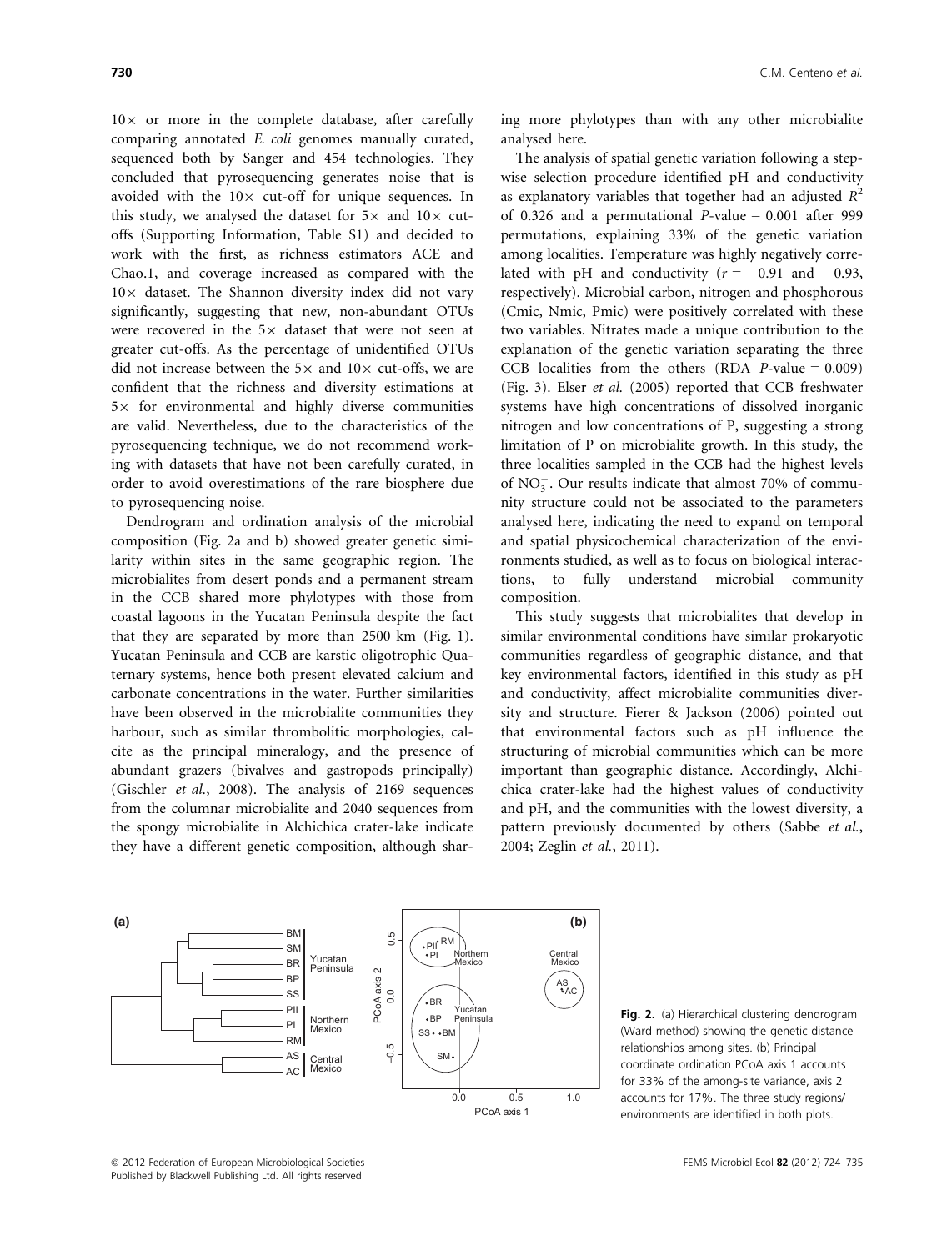



Fig. 3. Principal coordinate ordination biplot showing the study sites (points) and the explanatory environmental variables (arrows). The two most important variables, identified by stepwise selection in RDA, are in bold.

## Community composition

Of the total number of sequences analysed, 98.7% were assigned to Bacteria and 1.3% to Archaea. A remarkable aspect of the community composition at the phyla level emerged from this analysis; all microbialites had the same dominant phyla. Proteobacteria were the most abundant phylum, ranging from 31% to 42%; Alphaproteobacteria had the highest frequencies, followed by Betaproteobacteria, Gammaproteobacteria and Deltaproteobacteria. Planctomycetes (5–11%), Verrucomicrobia (3– 8%), Cyanobacteria (1–24%), Bacteroidetes (4–8%), Acidobacteria (1–2.4%), Chloroflexi (1–2.4%) and Firmicutes (1 –3%) appeared less frequently (Fig. 4a). Phyla with low abundances included Actinobacteria, Nitrospira, Chlamydiae, Spirochaetes, Chlorobi, Fusobacteria, Gemmatimonadetes as well as candidate phyla (e.g. TM7, OP10, SR1), represented by few sequences (Fig. 4b). It is worth pointing out that unclassified bacteria represented 17–27% of total community composition (Fig. 4a). Cyanobacteria were more abundant in Alchichica crater-lake (22% and 24%, respectively; AC, AS) than in any other location, representing another difference with karstic, Yucatan Peninsula and CCB localities.

Archaeal sequences were present in low abundance (0.4 –1.76%) in the 10 localities analysed, and were absent from one of the morphotypes of Alchichica crater-lake (AS) (Fig. 4c). Phylum Euryarchaeota was more abundant in Sian Ka′an lagoon (SS and SM). Phylum Crenarchaeota was found in all sites but was more abundant in Bacalar costal lagoon (BM). All sites had unclassified Archaea, which were most abundant in Sian Ka′an (SM and SS), Bacalar (BM) and Alchichica crater-lake (AC) (Fig. 4c).

The composition of control water column samples differed from that of microbialite communities below the phylum level. Gematimonadetes, OD1, Fusobacteria, SRI, TM7 and Spirochaetes were not observed in water samples. Differences between water column and microbialite samples were evident for Archaea, which were absent from Sian Ka′an microbialite (SS), CCB Pozas Azules I pond (PAI) and both morphologies from Alchichica crater-lake (AS and AC) (Fig. S1 and Table S2).

Previous studies reported the bacterial diversity of giant microbialites from Lake Van, Eastern Anatolia, Turkey (López-García et al., 2005), where the most abundant and diverse lineages were Firmicutes, followed by Proteobacteria, Cyanobacteria and Actinobacteria. In stromatolites from Hamelin Pool in Shark Bay, Australia, Papineau et al. (2005) reported that the community was composed of 90% bacteria and 10% archaea, the most abundant taxa being Proteobacteria, Planctomycetes and Actinobacteria. Ley et al. (2006) described the diversity of a microbial mat from Guerrero Negro, Baja California Sur, Mexico, and observed that Chloroflexi dominated clone libraries numerically, with Proteobacteria and Bacteroidetes the second most represented phyla, whereas Cyanobacteria constituted at most 10% of all sequences. Havemann & Foster (2008) examined the bacterial diversity of stromatolites from Highborne Cay, Bahamas, and found different phyla, Proteobacteria and Cyanobacteria being the most abundant. Using a metagenomic approach, Breitbart et al. (2009) determined the composition of microbial communities of a spherical oncolite from Rio Mesquites and a domal thrombolite from Pozas Azules II in CCB, Mexico. Those authors reported that sequences obtained from Pozas Azules II (PII) corresponded mainly to Proteobacteria, Cyanobacteria and Planctomycetes, whereas the Rio Mesquites community was largely represented by Cyanobacteria, followed by Proteobacteria. These results differ from those found in this study, especially for Rio Mesquites. This difference could be due to our inclusion of domal thrombolites from six locations in Rio Mesquites in a pooled sample, whereas Breitbart et al. (2009) studied an oncolite, a differentiated type of microbialite, clearly distinguishable from stromatolites and thrombolites (to name a few) by their concentric laminations (Garcia-Pichel et al., 2004). Recently, Foster & Green (2011) estimated the diversity of microbialite-forming communities from different environments. These authors compiled 16S rRNA gene datasets derived from clone libraries. They found that Alphaproteobacteria and Cyanobacteria were the predominant phyla in all microbialites analysed. The patterns in community composition identified in this study for geographically distant sites are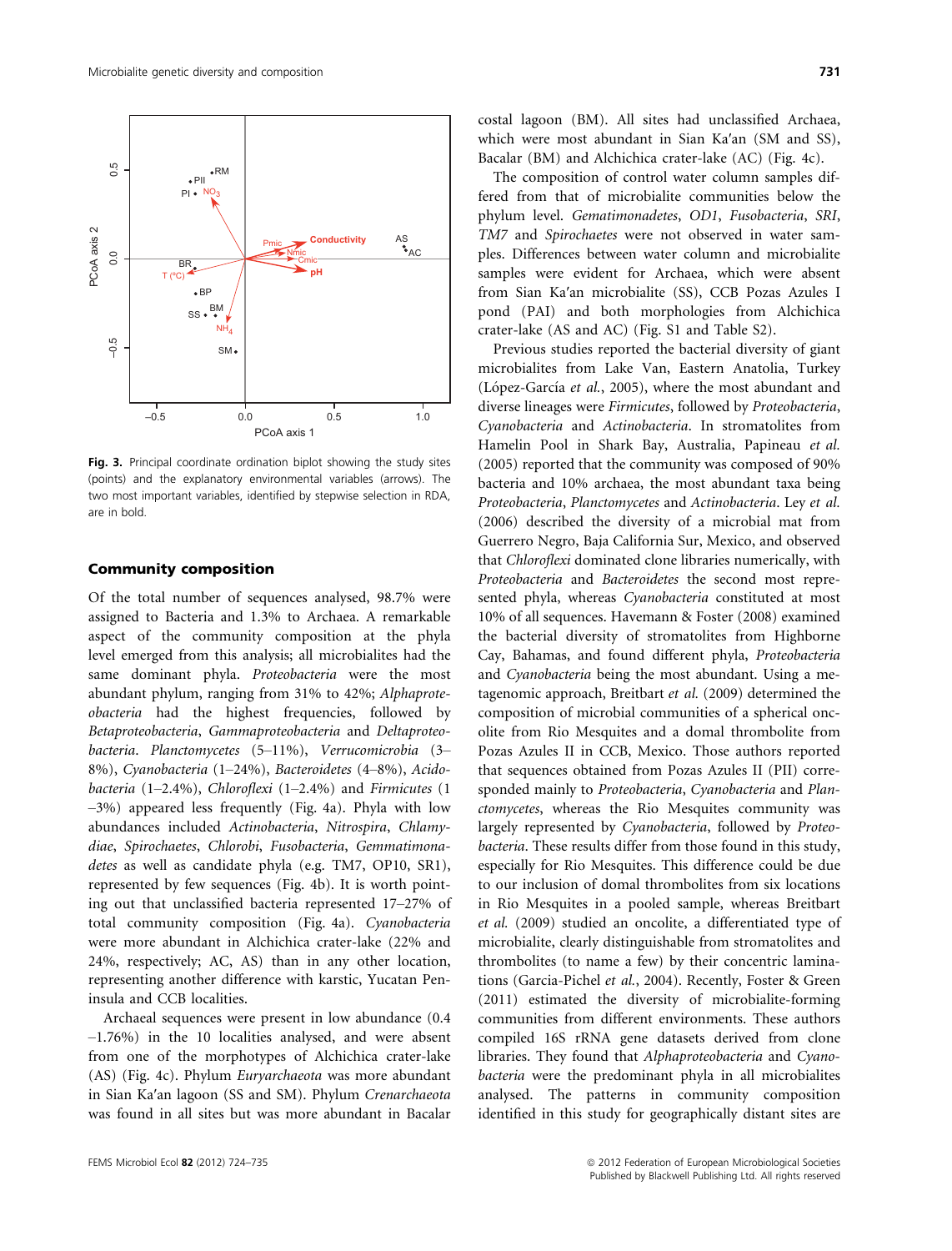

Fig. 4. Comparison of microbialite bacterial and archaeal community composition showing dominating phyla based on RDP-classifier. (a) Total sequences abundance per sampling site, (b) composition of rare bacterial phyla, (c) composition of archaeal phyla. Sian Ka'an microbialite (SS) and microbial mat (SM); Bacalar coastal lagoon, Piratas (BP), soft microbialite (BM), Los Rapidos (BR); CCB, Rio Mesquites (RM), Pozas Azules I (PAI), Pozas Azules II (PAII); Alchichica crater lake (AC) columnar and (AS) spongy) morphotypes.

not comparable with those found by Foster & Green (2011). Sequences in this study were obtained with the same sampling strategy, during the same season and year, and genomic extraction and amplification protocols were done in parallel for all. Thus, other studies analysed with different methodologies are not directly comparable.

In conclusion, the present study showed a geographical effect on the clustering of microbial communities and revealed that environmental variables such as pH and conductivity are partially correlated with the genetic composition of microbialite communities. Further, pyrosequencing of 16S rRNA gene hypervariable regions was successful at describing the diversity and composition of microbialites. It is evident that these communities are important depositories of carbonates, and their formation is associated with the carbonate pump, which will be affected under scenarios of global change (Petit et al., 1999; Hoegh-Guldberg et al., 2007). Increases in pH and changes in carbonate concentrations and conductivity will certainly affect these communities. We have yet to compute the contribution of microbialite-forming communities to the global carbon, phosphorous and nitrogen cycles. Further, we need to determine how species diversity is distributed along each locality harbouring microbialites. To date, we do not know whether these

communities have homogeneous or heterogeneous distributions, which is fundamental for conservation strategies. We hope that these communities will not disappear, with all their associated diversity, from the face of our planet before we can fully study and understand them.

## Acknowledgements

The authors would like to express their gratitude to C. Ezcurdia and O. Mejia for field assistance and R. Pérez-Ishiwara for technical assistance. Facilities for DNA extraction and amplification were provided by the Plant-Animal Interaction Laboratory (IE, UNAM). Graduate student fellowship from CONACyT-Mexico was awarded to C.M.C. This manuscript is required to obtain the PhD degree in the Posgrado de Ciencias Biológicas, UNAM. Field support in Cuatro Cienegas was provided by PRONATURA Noreste, A.C. inside the Pozas Azules Ranch. Field support in Sian Ka′an Biosphere reserve was provided by Community Tours SA de CV. Funding was provided by SEP-CONACyT No. 56045, No. 151796 (L.I. F.), PAPIIT No. IN225709-3, No. IT100212 (L.I.F.). All samples were collected under SEMARNAT collector permit DGOPA.09392.301109.4119.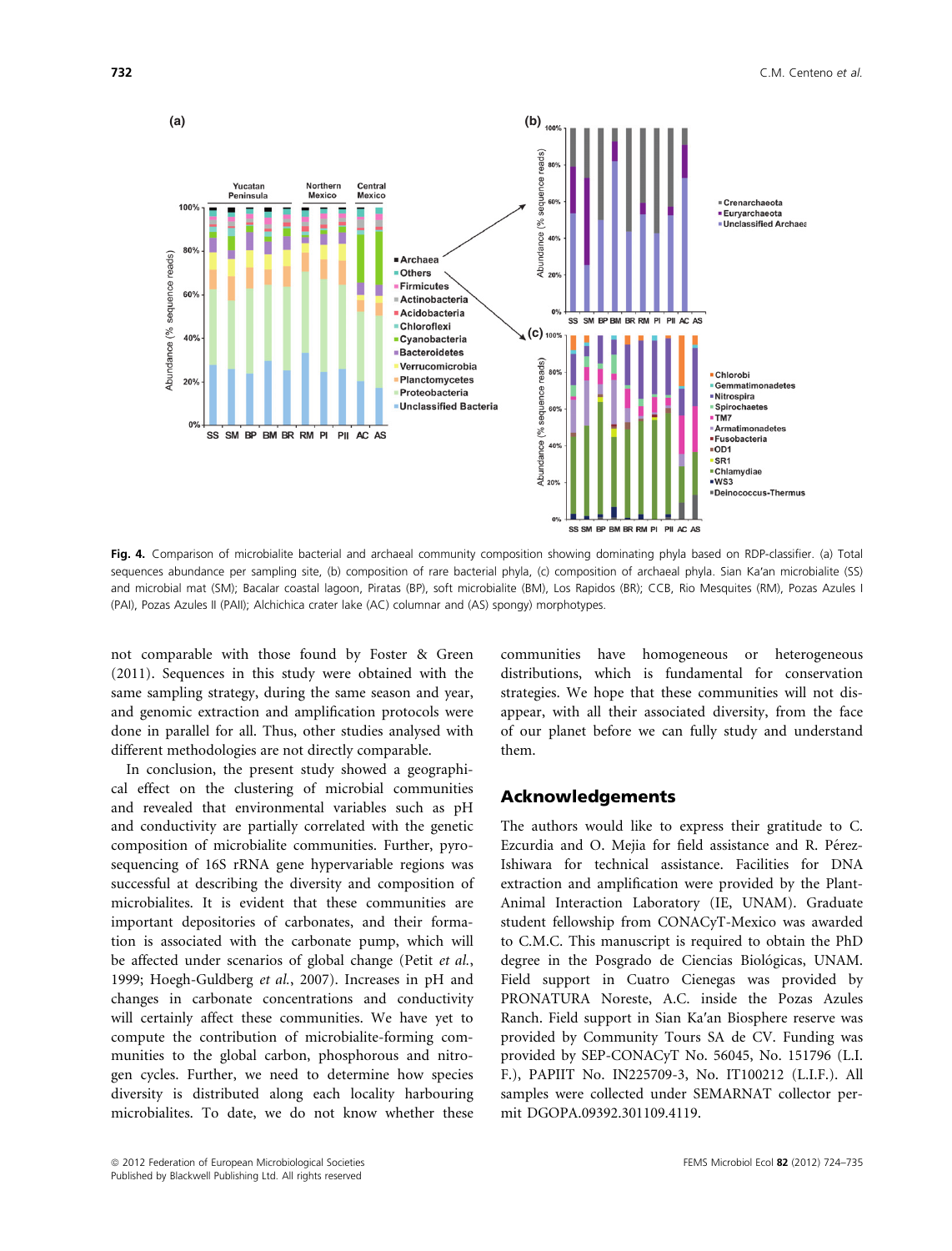## References

Allwood AC, Walter MR, Kamber BS, Marshall CP & Burch IW (2006) Stromatolite reef from the Early Archaean era of Australia. Nature 441: 714–718.

Ashby MN, Rine J, Mongodin EF, Nelson KE & Dimster-Denk D (2007) Serial analysis of rRNA genes and the unexpected dominance of rare members of microbial communities. Appl Environ Microbiol 73: 4532–4542.

Beltrán Y, Centeno CM, García-Oliva F, Legendre P & Falcón LI (2012)  $N_2$  fixation rates and associated diversity (*nifH*) of microbialite and mat-forming consortia from different aquatic environments in Mexico. Aquat Microb Ecol 67: 15–24.

Bolhuis H & Stal LJ (2011) Analysis of bacterial and archaeal diversity in coastal microbial mats using massive parallel 16S rRNA gene tag sequencing. ISME J 5: 1701–1712.

Breitbart M, Hoare A, Nitti A, Siefert J, Haynes M, Dinsdale E, Edwards R, Souza V, Rohwer F & Hollander D (2009) Metagenomic and stable isotopic analyses of modern freshwater microbialites in Cuatro Ciénegas, Mexico. Environ Microbiol 11: 16–34.

Burne R & Moore L (1987) Microbialites: organosedimentary deposits of benthic microbial communities. Palaios 2: 241–254.

Burns BP, Goh F, Allen M & Neilan BA (2004) Microbial diversity of extant stromatolites in the hypersaline marine environment of Shark Bay, Australia. Environ Microbiol 10: 1096–1101.

Burns BP, Anitori R, Butterworth P, Henneberger R, Goh F, Allen MA, Ibañez-Peral R, Bergquist PL, Walter MR & Neilan BA (2009) Modern analogues and the early history of microbial life. Precambrian Res 173: 10–18.

Caballero M, Vilaclara G, Rodríguez A & Juárez D (2003) Short-term climatic change in lake sediments from Lake Alchichica, Oriental, México. Geofis Int 42: 529-537.

Couradeau E, Benzerara K, Moreira D, Gerard E, Kazmierczak J, Tavera R & López-García P (2011) Prokaryotic and eukaryotic community structure in field and cultured Microbialites from the alkaline lake Alchichica (Mexico). PLoS One 6: e28767.

Decho AW, Visscher PT & Reid P (2005) Production and cycling of natural microbial exopolymers (EPS) within a marine stromatolite. Palaeogeogr Palaeoclimatol Palaeoecol 219: 71–86.

DesMarais DJ (1995) The biogeochemistry of hypersaline microbial mats. Adv Microb Ecol 14: 251–274.

Desnues C, Rodriguez-Brito B, Rayhawk S, Kelley S, Tran T, Haynes M, Liu H, Furlan M, Wegley L & Chau B (2008) Biodiversity and biogeography of phages in modern stromatolites and thrombolites. Nature 452: 340–343.

Dupraz C & Visscher PT (2005) Microbial lithification in marine stromatolites and hypersaline mats. Trends Microbiol 13: 429–438.

Dupraz C, Reid RP, Braissant O, Decho AW, Norman RS & Visscher PT (2009) Processes of carbonate precipitation in modern microbial mats. Earth-Sci Rev 96: 141–162.

Elser JJ, Schampel JH, García-Pichel F, Wade BD, Souza V, Eguiarte L, Escalante A & Farmer JD (2005) Effects of phosphotus enrichment and grazing on modern stromatolitic microbial communities. Freshw Biol 50: 1808– 1825.

Ferrusquia-Villafranca I (1993) Geology of Mexico – a synopsis. Biological Diversity of Mexico: Diversity and Distribution, Chapter 1 (Ramammorthy TP, Bye R, Lot A & Fa J, eds), pp. 3–107. Oxford University Press, New York.

Fierer N & Jackson RB (2006) The diversity and biogeography of soil bacterial communities. PNAS 103: 626–631.

Fierer N & Lennon JT (2011) The generation and maintenance of diversity in microbial communities. Am J Bot 98: 439–448.

Foster JS & Green SJ (2011) Microbial diversity in modern stromatolites. Stromatolites: Interaction of Microbes with Sediments. Cellular Origin, Life in Extreme Habitat and Astrobiology 18: 383–405.

Foster JS & Green SJ (2011) Microbial diversity in modern marine stromatolites. In: Cellular Origin, Life in Extreme Habitats and Astrobiology: Stromatolites (Tewari V. ed) pp. 385–405. Springer, Berlin.

Garcia-Pichel F, Al-Horani FA, Farmer JD, Ludwig R & Wade BD (2004) Balance between microbial calcification and metazoan bioerosion in modern stromatolitic oncolites. Geobiology 2: 49–57.

Gischler E, Gibson M & Oschmann W (2008) Giant holocene freshwater microbialites, Laguna Bacalar, Quintana Roo, Mexico. Sedimentology 55: 1293–1309.

Gischler E, Golubic S, Gibson MA, Oschmann W & Hudson JH (2011) Microbial mats and microbialites in the freshwater Laguna Bacalar, Yucatan Peninsula, Mexico. Lect Notes Earth Sci 131: 187–205.

Hamady M, Lozupone C & Knight R (2010) Fast Unifrac: facilitating high-throughput phylogenetic analysis of microbial communities including analysis of pyrosequencing and Phylochip data. ISME J 4: 17–27.

Hamp TJ, Jones WJ & Fodor A (2009) Effects of experimental choices and analysis noise on surveys of the 'rare biosphere'. Appl Environ Microbiol 75: 3263–3270.

Havemann SA & Foster JS (2008) Comparative characterizacion of the microbial diversities of an artificial microbialite model and a natural stromatolite. Appl Environ Microbiol 74: 7419–7421.

Hoegh-Guldberg O, Mumby PJ, Hooten AJ, et al. (2007) Coral reefs under rapid climate change and ocean acidification. Science 318: 1737–1742.

Joergensen RG & Mueller T (1996) The fumigation-extraction method to estimate soil microbial biomass: calibration of the k(EN) value. Soil Biol Biochem 28: 33–37.

Johannesson KH, Cortés A & Kilroy KC (2004) Reconnaissance isotopic and hydrochemical study of Cuatro Ciénegas groundwater, Coahuila, México. J South Am Earth Sci 17: 171–180.

Kazmierczak J, Kempe S, Kremer B, López-García P, Moreira D & Tavera R (2011) Hydrochemistry and microbialites of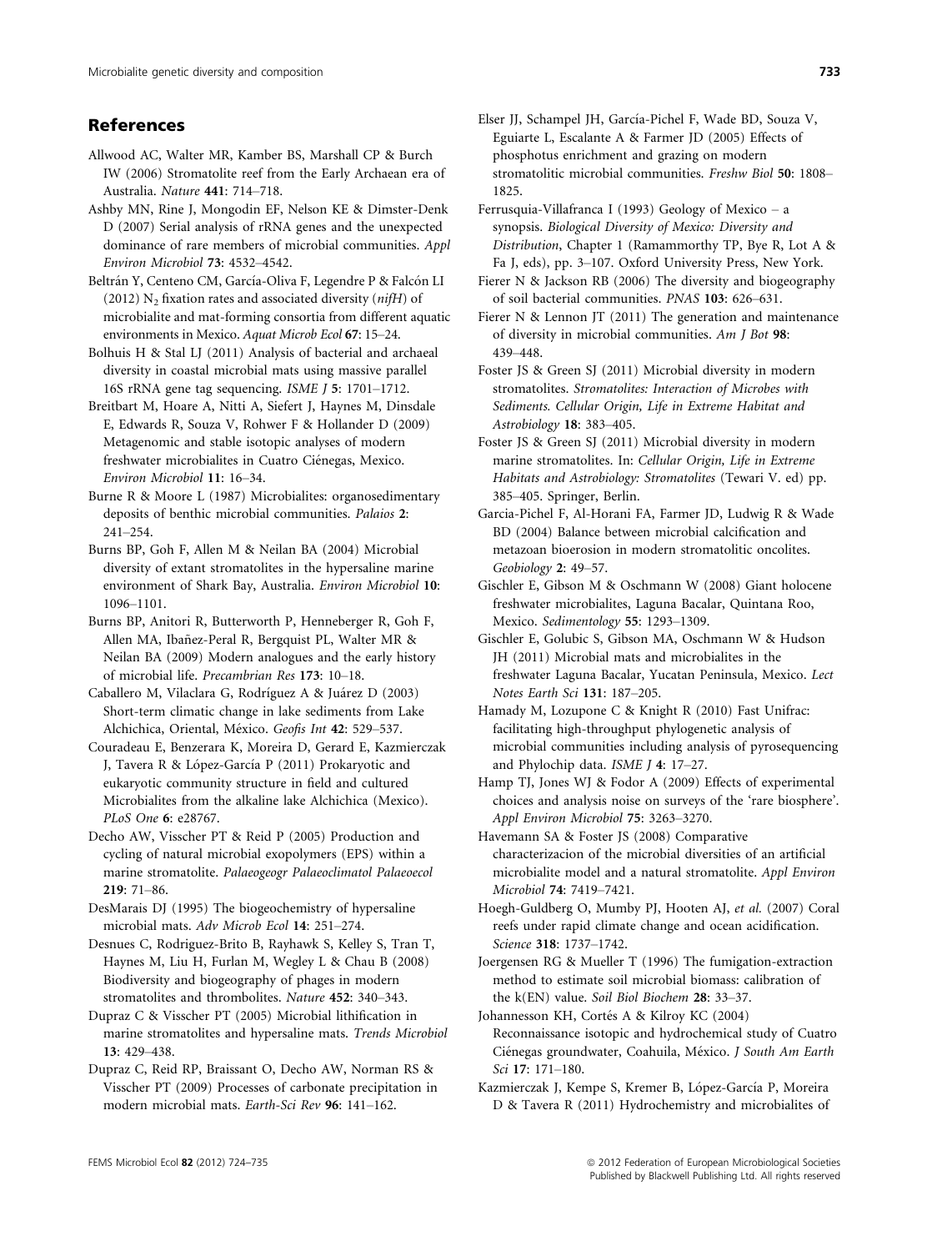the alkaline crater lake Alchichica, Mexico. Facies 57: 543–570.

Kromkamp JC, Perkins R, Dijkman N, Consalvey M, Andres M & Reid RP (2007) Resistance to burial of cyanobacteria in stromatolites. Aquat Microb Ecol 48: 123–130.

Legendre P & Gallagher ED (2001) Ecologically meaningful transformations for ordination of species data. Oecologia 129: 271–280.

Legendre P & Legendre L (2012) Numerical Ecology, 3rd English edn. Elsevier, Amsterdam, pp. 880.

Leuko S, Goh F, Allen MA, Burns BP, Walter MR & Neilan BA (2007) Analysis of intergenic spacer region length polymorphisms to investigate the halophilic archaeal diversity of stromatolites and microbial mats. Extremophiles 11: 203–210.

Ley RE, Harris JK, Wilcox J, Spear JR, Miller SR, Bebout MB, Maresca JA, Bryant DA, Sogin ML & Pace NR (2006) Unexpected diversity and complexity of the Guerrero Negro hypersaline microbial mat. Appl Environ Microbiol 72: 3685–3695.

López-García P, Kazmierczak J, Benzerara K, Kempe S, Guyot F & Moreira D (2005) Bacterial diversity and carbonate precipitation in the giant microbialites from the highly alkaline Lake Van, Turkey. Extremophiles 9: 263–274.

Margulies M, Egholm M, William EA, Attiya S, Bader JS, Bembem LA, Berka J, Braverman MS, Chen YJ & Chen Z (2005) Genome sequencing in microfabricated high-density picolitre reactors. Nature 437: 376–380.

Mobberley JM, Ortega M & Foster JS (2012) Comparative diversity analyses of modern marine thrombolites by barcoded pyrosequencing. Environ Microbiol 14: 82–100.

Neilan BA, Burns BP, Relman DA & Lowe DR (2002) Molecular identification of cyanobacteria associated with stromatolites from distinct geographical locations. Astrobiology 2: 271–280.

Oksanen J, Blanchet G & Kindt R et al. (2011). Vegan: Community ecology package. R package version 1.17-9. http:// cran.rproject.org/package=vegan.

Paerl H, Steppe TF & Reid P (2001) Bacterially mediated precipitation in marine stromatolites. Environ Microbiol 3: 123–130.

Papineau D, Walker JJ, Mojzsis SJ & Pace NR (2005) Composition and structure of microbial communities from stromatolites of Hamelin Pool in Shark Bay, Western Australia. Appl Environ Microbiol 71: 4822–4832.

Paradis E, Bolker B, Claude J, Cuong HS, Desper R, Durand B et al. (2010) ape: Analyses of phylogenetics and evolution. R package version 2.6-2. http://cran.r-project.org/.

Paterson DM, Aspden RJ, Visscher PT, Consalvey M, Andres MS, Decho AW, Stolz J & Reid RP (2008) Light-dependant biostabilisation of sediments by stromatolite assemblages. PLoS One 3: e3176.

Petit JR, Jouzel J, Raynaud D, Barkov NI, Barnola JM, Basile I, Bender M, Chappellaz J, Davis M & Delaygue G (1999) Climate and atmospheric history of the past

420,000 years from the Vostok ice core, Antarctica. Nature 399: 429–436.

Pringault O, De Wit R & Camoin G (2005) Irradiance regulation of photosynthesis and respiration in modern marine microbialites built by benthic cyanobacteria in a tropical lagoon (New Caledonia). Microb Ecol 49: 604–616.

Reid RP, Visscher PT, Decho AW, Stolz JF, Bebout BM, Dupraz C, Macintyre IG, Paerl HW, Pinckney JL & Prufert-Bebout L (2000) The role of microbes in accretion, lamination and early lithification of modern marine stromatolites. Nature 406: 989–992.

Sabbe K, Hodgson DA, Verleyen E, Taton A, Wilmotte A, Vanhoutte K & Vyverman W (2004) Salinity, depth and the structure and composition of microbial mats in continental Antarctic lakes. Freshw Biol 49: 296–319.

Schloss PD, Westcott S, Ryabin T, et al. (2009) Introducing mothur: Open-source, platform-independent, communitysupported software for describing and comparing microbial communities. Appl Environ Microbiol 75: 7537–7541.

Schopf JW, Kudryavtsevb BA, Czajac AD & Tripathic AB (2007) Evidence of Archean life: stromatolites and microfossils. Precambrian Res 158: 141–155.

Sprachta S, Camoin G, Golubic S & Campion L (2001) Microbialites in a modern lagoonal environment: nature and distribution, Tikehau atoll (French Polynesia). Palaeogeogr Palaeoclimatol Palaeoecol 175: 103–124.

Stal LJ (1995) Physiological ecology of cyanobacteria in microbial mats and other communities. New Phytol 131: 1–32.

Stal LJ (2000) Cyanobacterial mats and stromatolites. Ecology of Cyanobacteria: Their Diversity in Time and Space (Whiton BA & Potts M, eds), pp. 61–120. Kluwer Academic Publications, The Netherlands.

Tavera R & Komárek J (1996) Cyanomicrobials in the volcanic lake of Alchichica, Puebla State, México. Algol Stud 83: 511–538.

van Gemerden H (1993) Microbial mats: a joint venture. Mar Geol 113: 3–25.

Vance ED, Brookes PC & Jenkinson DS (1987) An extraction method for measuring soil microbial biomass-C. Soil Biol Biochem 19: 703–707.

Wang Q, Garrity GM, Tiedje JM & Cole JR (2007) Naïve Bayesian classifier for rapid assignment of rRNA sequences into the new bacterial taxonomy. Appl Environ Microbiol 73: 5261–5267.

Winsborough BM, Seeler JS, Golubic S, Folk RL & Maguire B (1994) Recent fresh-water lacustrine stromatolites, stromatolitic mats and oncoids from northeastern Mexico. Phanerozoic Stromatolites II (Bertrand-Sarfati J & Monty C, eds), pp. 71–100. Kluwer, Amsterdam.

Zeglin LH, Dahm CN, Barrett JE, Gooseff MN, Fitpatrick SK & Takacs-Vesbach CD (2011) Bacterial community structure along moisture gradients in the parafluvial sediments of two ephemeral desert streams. Microb Ecol 61: 543–556.

Zhou JZ, Bruns MA & Tiedje JM (1996) DNA recovery from soils of diverse composition. Appl Environ Microbiol 62: 316–322.